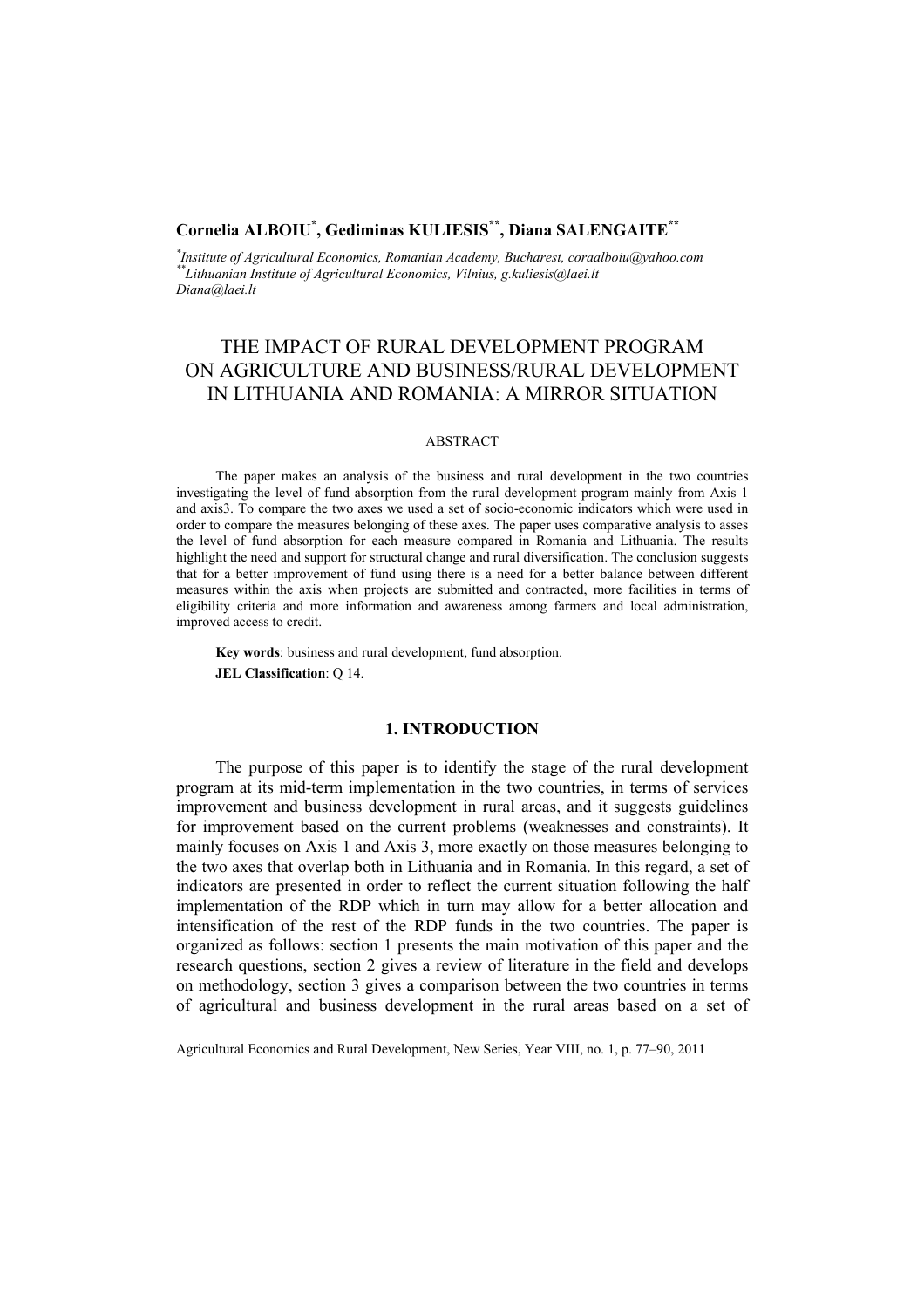indicators and makes a review of the rural development program in the two countries and section 4 concludes and suggests further improvement in the implementation of the program. The motivation in choosing these two axes was determined by the fact that the measures undertaken so far in the two countries fall into these axes and they are also representative for the future agricultural and rural development of the countries.

Research questions:

1)to what extent the projects submitted by type of measures dedicated to agriculture, rural services improvement and business development reached the optimum level of absorption at the moment?

2)to what extent the level of the entrepreneurial activity in the two countries has increased following the implementation of the program (axis 1 and axis 3).

3)to what extent the level of off-farm diversification in the two countries has increased.

Romanian and Lithuanian agriculture and rural development were exposed to the challenges of EU market integration.

### **2. LITERATURE REVIEW AND METHODOLOGY**

Romanian and Lithuanian agriculture and rural development were exposed to the challenges of EU market integration.

Issues related to agricultural and rural development are vastly debated and there is a large literature dealing with these aspects. Nevertheless, the comparison of countries regarding the impact of rural development program on agriculture and business/rural development in Lithuania and Romania is still a subject of interest for researchers and stakeholders in both countries.

In this regard, Krisciukaitiene *et al.* (2010) reviewed the implementation of rural development programs in Lithuania and Scotland in the context of derived rural development priorities and existing key challenges for agriculture and rural areas and made a comparison of the socio-economic indicators, strengths and weaknesses of the RDPs in the both countries. The analysis of comparative indicators reveals that funding is more favorable for Lithuania with the exception of total public expenditure per farm for Axis 1. Also, the comparison of the agricultural sectors and rural areas in Lithuania and Scotland shows the expected differences in structural, economic and technological development level, focusing on the importance of structural change in agriculture and rural areas in Lithuania following RDP implementation. Kairyte and Meyers (2010) developed a set of indicators that capture the local territorial differences in social and economic well-being in Lithuania.

The indicators were developed with a view to better targeting EU funded rural and regional development measures to the areas lagging behind. These indicators were meant to measure social well-being, business and investment and agriculture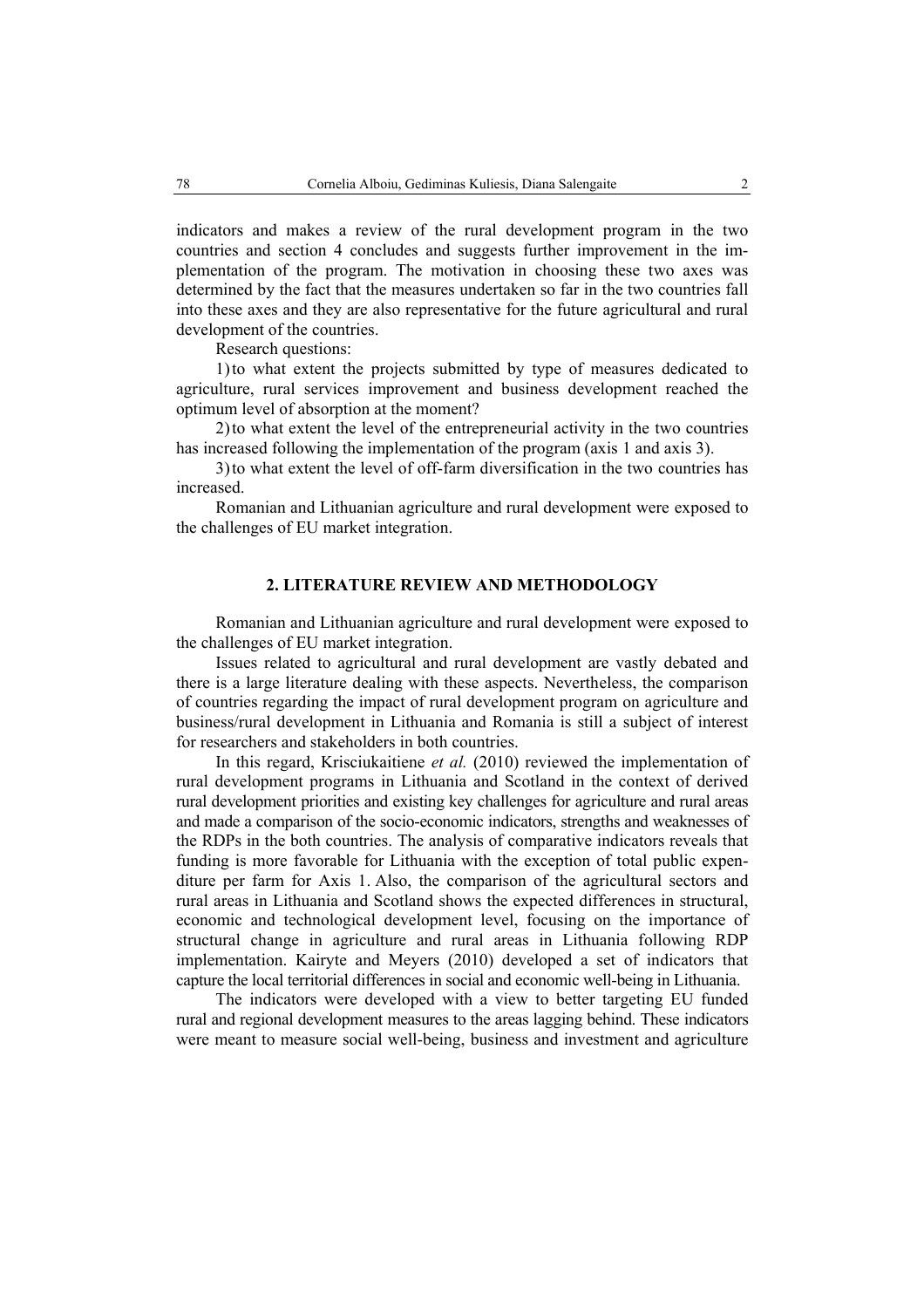performance and potential in different municipalities. The authors were able to classify the municipalities according to a combined rural development index in severely lagging, lagging, intermediate, promising and leading with respect to the RDP implementation. In Romania's case, Mateoc-Sirb *et al.* (2009) presents an analysis which depicts the indicators of economic development at regional level for a better allocation of rural development funds. The authors suggest several variants for the delimitation of development regions that should respect, to a certain extent, the NUTS criteria established by the European Union while taking into consideration the historical regions of Romania, and enable the design and implementation of regional development policy according to the specific conditions of each region.

Nikula and Grandberg (2004) give a comprehensive and deep analysis of fundamental social change and the necessary ingredients for the rural entrepreneurship including tourism, while Stanukunas *et al.* make an analysis and present the trends of the Lithuanian Agricultural policy. Tourism and rural development opportunities are analyzed by Armaitiene *et al.* (2006), who present case studies on the rural development needs and give a number of solutions to sustainable development in Lithuania. The authors conclude that the sustainability of costal habitats significantly depends on the sustainability of the human activity patterns. Lepadatu and Iurchevici (2009) assert that the sustainable development represents a modality of economic efficiency growth and increases the competitiveness of Romanian agricultural households. Their paper presents aspects of sustainable development in the agricultural sector and proposes a system of indicators on monitoring the impact on the farm activities with regard to environment.

Cretu *et al.* (2009) present the results of a project with regard to the development of agricultural spirit by leadership, whose aim was to increase the managerial capacities of the target group in the field of business development. Borlovan *et al.* (2010) make an analysis of the role of public administration in rural development through the European Funds, drawing attention on the most important measures where rural development can play a key role, either as promoter or support actions (information, partnership) to obtain additional funding from other programs such as Sectoral Operational Programs.

In this paper we have tried to use a specific set of indicators based on a comparative study between rural development program in Romania and Lithuania in order to compare the two program priorities mainly under axis I and III. Similar approaches were used by Lowe *et al.* (2002) who investigated the possibility to relocate a proportion of farmers' direct payments towards the Second Pillar of the CAP in the UK and France according to their national agricultural agenda and rural priorities.

In order to compare the two rural development programs we used case study methodology including a set of indicators specific for each axis of the program. Due to space limitation and the level and priorities of each rural development program, including the level of overlapping, we shall mainly focus on axes 1 and 3.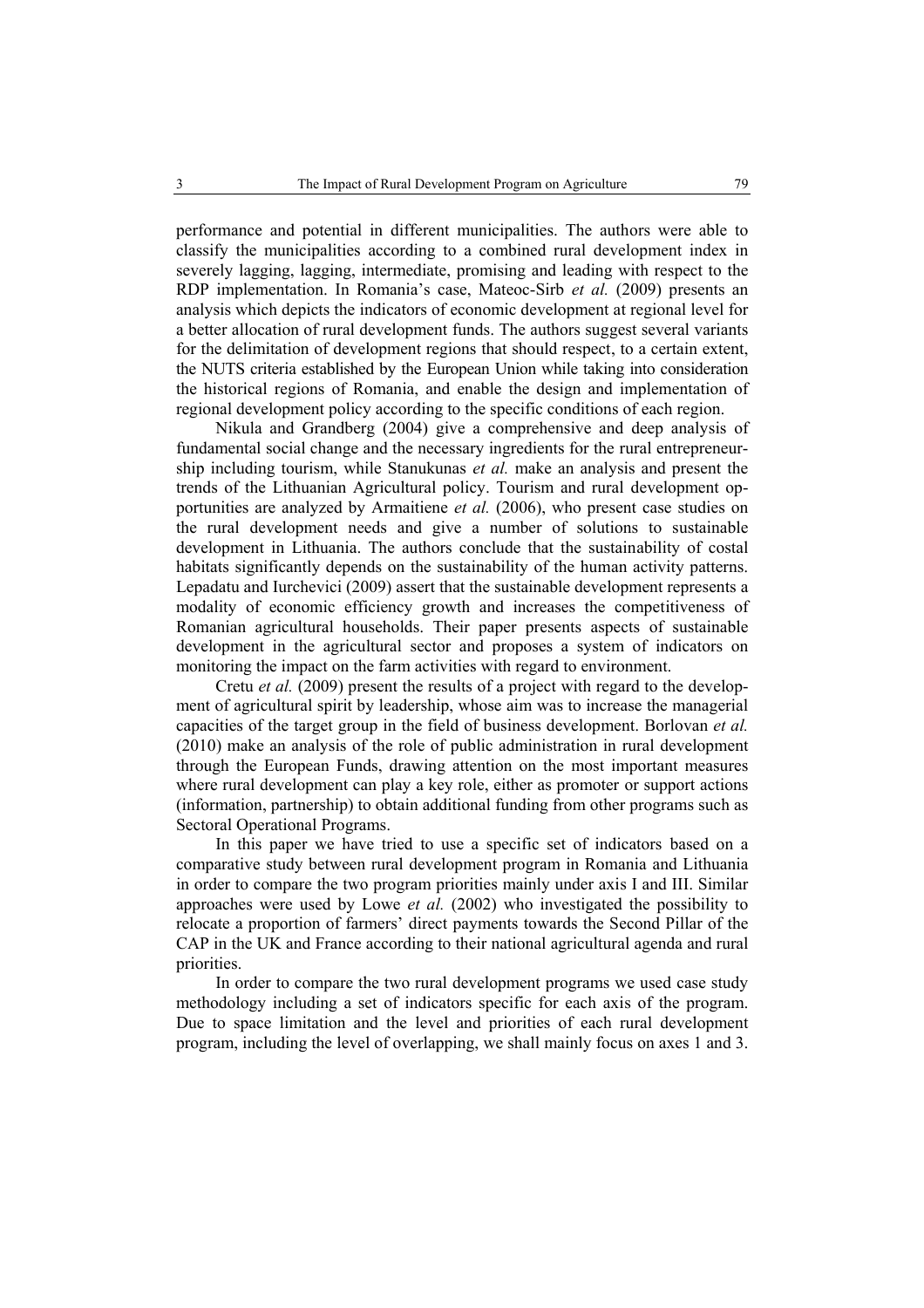In addition to this, a comparison between general agricultural characteristics of the two countries is made. The main indicators we will examine are meant to describe the agricultural situation in Romania and Lithuania and the business development in the two countries. Axes 1 and 3 of the rural development program will be reviewed using comparative analysis. Following this review, the paper highlights the differences in the program priorities, the level of funds absorption so far and the challenges ahead until the end of the rural development program in the two investigated countries.

The main indicators characterizing the agricultural situation in Romania and Lithuania will mainly focus on average farm size, holdings as percent of agricultural land and percent of agricultural employment. The indicators characterizing the business development will reflect mainly an average of the new business creation, investments per capita. As far as Axis 1 and Axis 3 are concerned, we shall mainly focus on those measures which are common for the two counties, trying to see the allocation committed so far, the number of applicants and the percentage of money already paid from the allocation committed for 2007–2013. In relation to this, the main differences between the measures implemented in two countries under the investigated axis will be revealed, and further steps may be undertaken in order to improve the efficiency of the rural development program implementation.

### **3. COMPARATIVE ANALYSIS AND THE MAIN FINDINGS**

Agriculture and rural area still play an important role in the Romanian and Lithuanian economies. In Romania, the gross value added in GDP represented 6.6% in 2009, while in Lithuania it was lower, accounting for 3.8% in 2008. The percentage of the population employed in agriculture in Romania represents 27.6% while in Lithuania it accounts for 15.8%. Although these indicators are much higher in both countries in comparison with the EU, the importance of the primary sector in the two countries is under decline. Essential structural change took place in Lithuania, where the share of rural population employed in agriculture decreased by more than half in the period 2004–2008, to reach 24.3% in 2008 (Krisciukaitiene, 2010).

The value of agricultural production in Romania features very high volatility and is very much dependent on weather conditions. In 2009, the share of crop production represented was 60.3% while the livestock production 39.6%. Production stabilization might be obtained by increasing the number of the new technologies used in agriculture and by increasing the percentage of animal breeding. In the other case, favorable natural conditions, feedstuffs, traditions and experience in animal breeding, dairy and meat production allow Lithuania to lay the foundations for the development of stockbreeding. Animal breeding sector is the main branch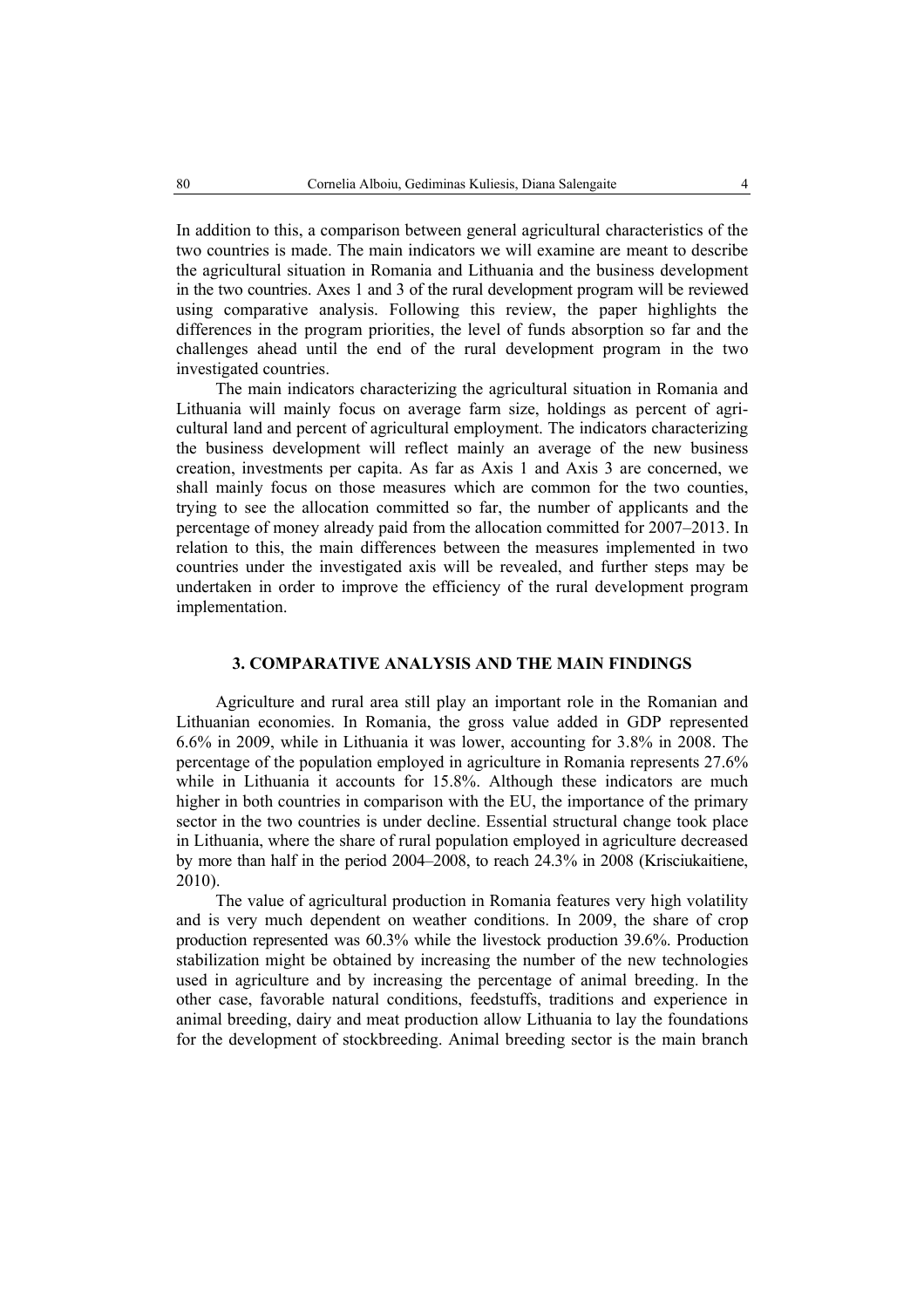of Lithuanian agriculture, dominated by milk and meat production, and it represents 49 pct (2004) (in 2008 cattle breeding accounted for 43.5%) in total agricultural production on all farms, whereas the crop production is regarded as a supplementary production (Lithuanian Rural Development Program, June 2010).

| Table 1                                                                             |
|-------------------------------------------------------------------------------------|
| Indicators characterizing the agricultural situation in Romania and Lithuania, 2008 |

| Romania                    |                  |                                                              |                               |                                             |                            |                   | Lithuania                                                 |                   |                                                     |
|----------------------------|------------------|--------------------------------------------------------------|-------------------------------|---------------------------------------------|----------------------------|-------------------|-----------------------------------------------------------|-------------------|-----------------------------------------------------|
| Average<br>farm size<br>ha |                  | <b>Managed land</b><br>as % of total<br>agricultural<br>land |                               | Agricultural<br>employment<br>$\frac{6}{9}$ | Average<br>farm size<br>ha |                   | <b>Managed land</b><br>as % of total<br>agricultural land |                   | <b>Agricultural</b><br>employment<br>$\frac{6}{10}$ |
| Individual                 | entities<br>egal | Individual                                                   | entities<br>$_{\rm gal}$<br>┙ | National<br>level                           | Individual                 | Legal<br>entities | Individual                                                | entities<br>Legal | National<br>level                                   |
| 2.3                        | 270.5            | 65%                                                          | 35%                           | 27.6                                        | 12                         | 580               | 45%                                                       | 55%               | 15.8%                                               |

*Source*: Calculations based on Farm Structure Survey 2007 and Lithuanian RDP and first provisional results of Lithuanian Agricultural Census 2010.

The individual farm size in Romania represents 2.3 ha, while for legal entities it is 270.5 ha. The national average farm size is 3.5 ha. At national level, 65% of land is managed by individual farmers and 35% of land is managed by legal entities. This low average hides the disparity between the agricultural holdings as regards their size, and a dual or bipolar distribution can be noticed. Almost 80% of the utilized agricultural area (UAA) is divided almost equally between two categories: a very large group (80% of total holdings), consisting of low-sized farms, under 5 ha and a very small group of holdings over 50 ha of size (13.830, which operate 40% of UAA). The remaining 20% of UAA is operated by an intermediary segment, represented by holdings of 5 to 50 ha, which is lower compared to other EU countries and this segment needs to be developed. In Romania, the total number of farms is 4.1 million, while in Lithuania it is 2.5 million. Even though in the last few years the average farm size in Lithuania increased  $(2003 - 10.4$  ha,  $2005 - 11.1$  ha,  $2006 - 12.4$  ha,  $2008 - 15.48$  ha), the small semi-subsistence farms still prevail in the sector, which account for two-thirds of total farms, with an average size up to 5 ha. In fact, the small semi-subsistence farms produce about 45% of agricultural produce. However, their incomes, due to small production volumes, low quality of products, are insufficient for upgrading the farming methods, for accumulating a sufficient amount of capital to be used for the modernization of farms (Lithuanian Rural Development Program, June 2010). In Lithuania, the farms over 100 ha account for 2%, managing up to 40% of total UAA.

Over the past few years, pluriactivity of farmers and farming households has been increasing and more than one third of EU–27 family farmers (36.4%) carry out another gainful activity at present. Although these are mainly small farmers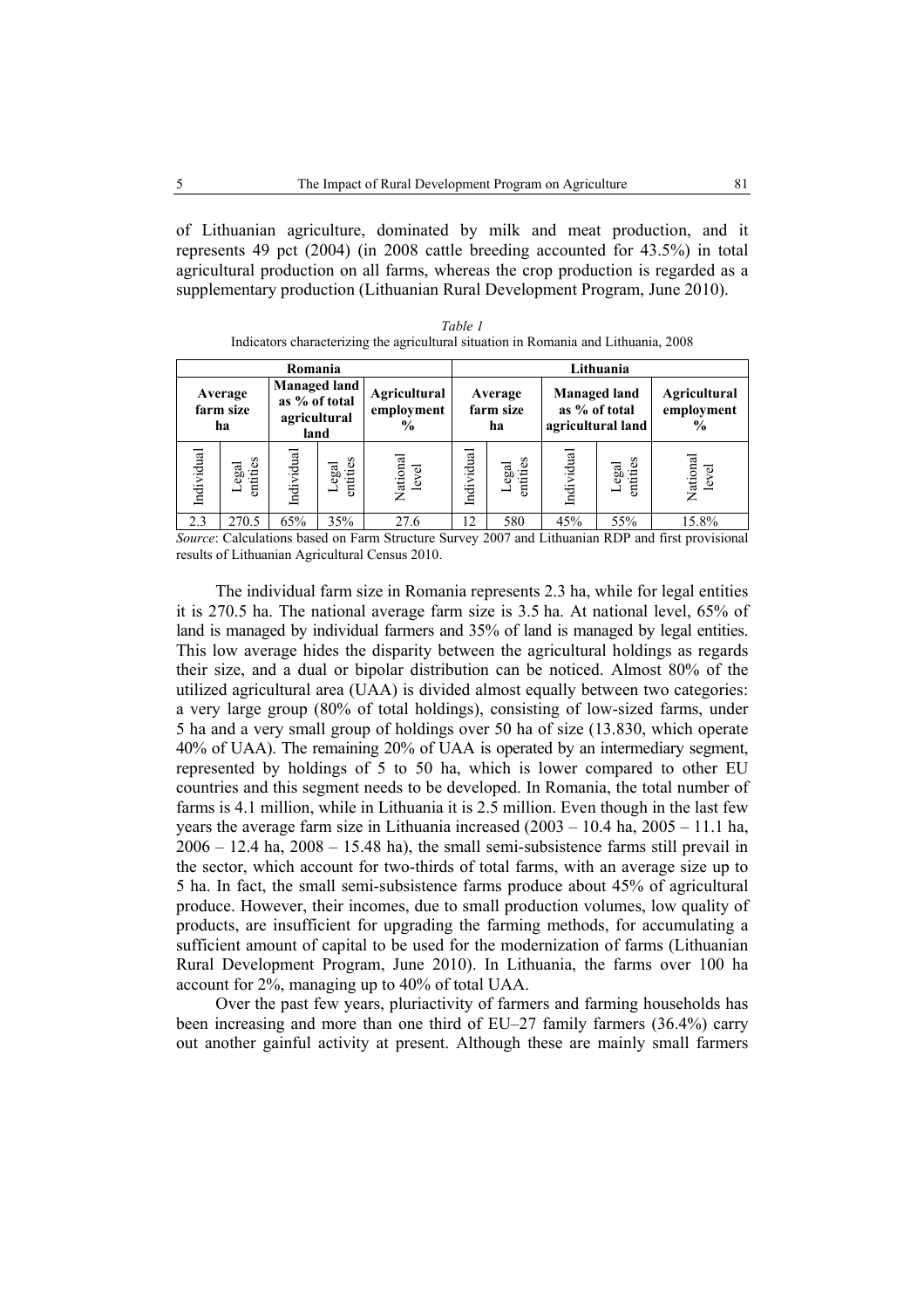looking for complementary income, they may also be animated by a genuine entrepreneur's will, and set up diversification activities on their own farm, an option currently implemented on 12% of EU–27 holdings (European Commission, 2008).

Table 2 presents the level of non-agricultural activities carried out by households both in Romania and Lithuania. In Romania's case, 37% of agricultural households carry out non-agricultural activities: the entrepreneurship degree of individual households is much higher, *i.e.* 37%, and it is only 30% in the case of legal entities.

| Households that carry out non-<br>agricultural activities | Individual | Legal | Total   |  |  |  |  |
|-----------------------------------------------------------|------------|-------|---------|--|--|--|--|
| Number of households – Romania                            | 1598600    | 5526  | 1604126 |  |  |  |  |
| % of total number –national level                         | 37%        | 30%   | 37%     |  |  |  |  |
| Number of households – Lithuania                          | 44580      | 66090 | 110670  |  |  |  |  |
| $%$ of total number – national level                      | 19.3%      | 28.7% | 48%     |  |  |  |  |

*Table 2*  Non-agricultural activities carried out by individual and legal entities

*Source*: Eurostat, Farm Structure Survey 2007, Romanian National Institute for Statistics.

% of total number – national level  $19.3\%$  28.7% 48%

With only 12% of EU–27 holdings carrying out a gainful activity outside agriculture in 2005, farm diversification is not so common. The share of farms with a diversification activity ranges from 1% in Lithuania to 29% in Finland (European Commission, 2008). However, in 2007, the Farm Structure Survey in Lithuania showed that the number of individual farms increased to 19.3% (Table 2).

An interesting consideration, which is partially in contrast with the definition of subsistence given by Todaro (2006), is that the Romanian subsistence food production is not limited to staple crops or nutritious food, but is also relevant for complex food products such as wine and spirits, cheese and cured meat. This particular area in subsistence agriculture is household food processing, where households manufacture their own products, through bioprocesses that have a certain level of technology and technical knowledge. In fact, this kind of household can be considered as a form of "subsistence food firm", having a larger interference with the food production market, since the members of the family coming from urban area also prefer to obtain these products from relatives rather than from retailers (Bleahu, 2002).

At Romanian national level, milk processing is the main non-agricultural activity (23%), followed by fruit and vegetables processing (22%), grapes processing 19%, trade 18%, and other activities (Figure 1).

Nevertheless, when looking at a larger picture, processing of agricultural products is the most widespread diversification activity in Romania followed by other non agricultural activities; in 2005, in Lithuania, other non-agricultural activities ranks first 41.7%, followed by wood processing 16.9%, processing of agricultural products 13.4%, tourism and handicraft with 9.8% and respectively 9.1%. One may also notice a better diversification and a larger entrepreneurial spirit among Lithuanian farms in comparison with the Romanian ones (Figure 2).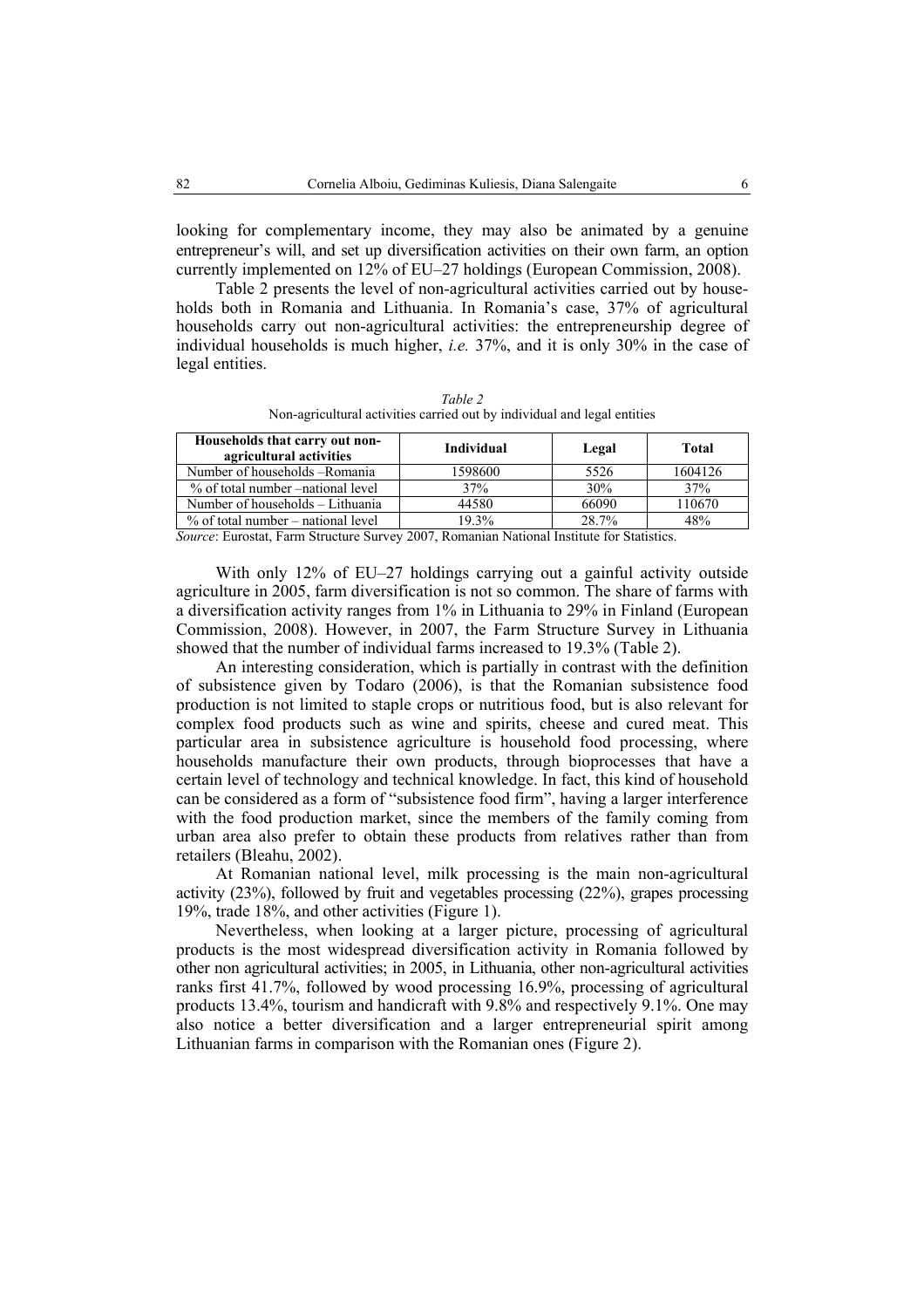



Figure 1. Non-agricultural activities carried out at national level in Romania.



*Source*: Eurostat, Farm Structure Survey, 2005.

Figure 2. Diversification activities in Romania and Lithuania.

### **4. REVIEW OF AXIS 1 AND AXIS 3 OF RDP IN ROMANIA AND LITHUANIA**

The agricultural sector in both countries holds an important part in the economy. The food industry in Lithuania already experienced export increases. In Lithuania, the sector is also favored by low land and labor costs, as well as good natural conditions for the dairy and livestock sector. Nevertheless, similarly to the Romanian situation, there is poor agricultural infrastructure, weak farm structures, very fragmented land ownership and low investments in new technology. In this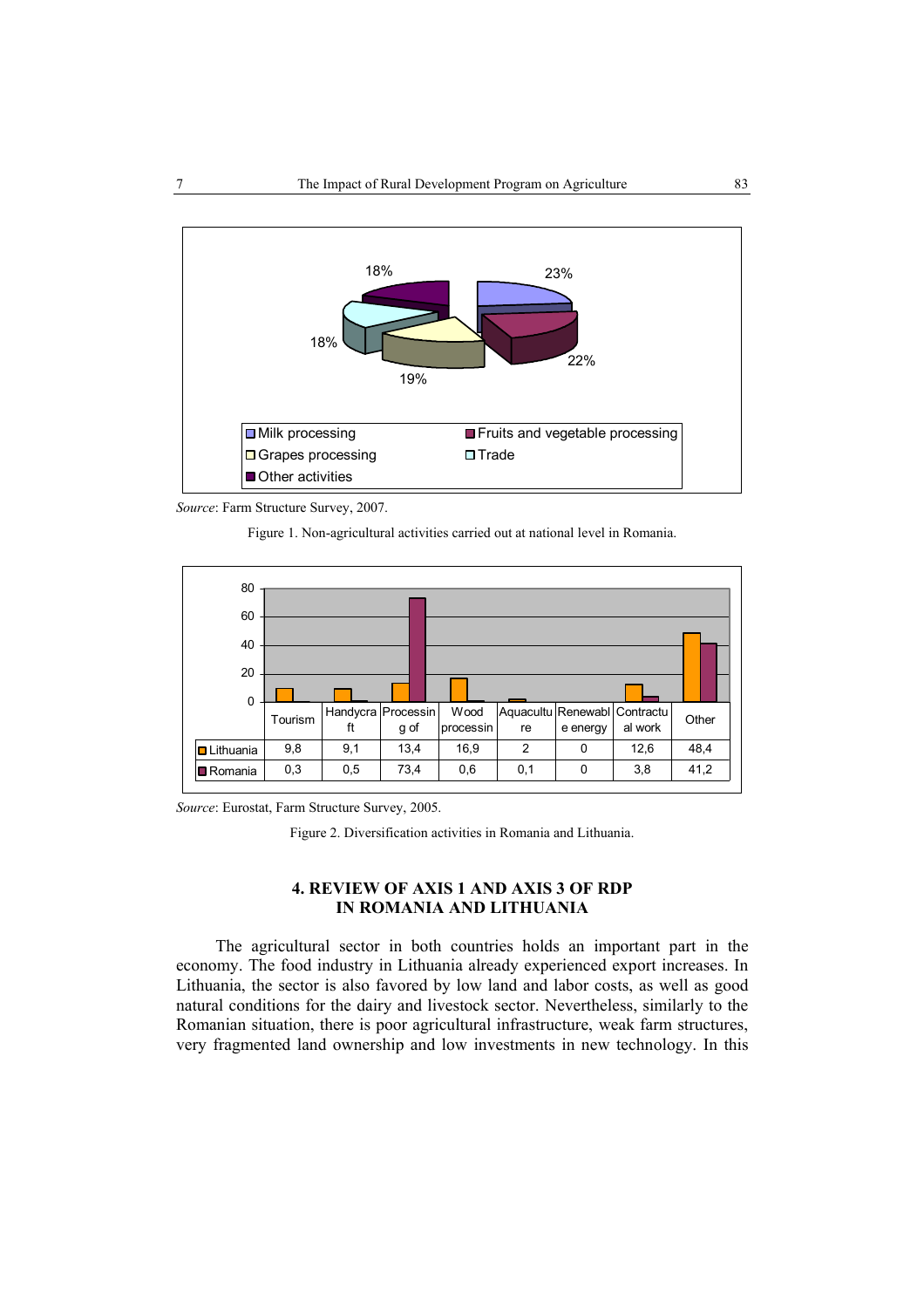regard, the RDP objectives in both countries are to improve the competitiveness of the agricultural and forestry sector, to improve the environment, the countryside and the quality of life in rural areas and encourage diversification of economic activity. In order to achieve these goals both countries dedicated 43% of RDP funds for Axis1, yet the percentage is different in the case of Axis 2 and Axis 3 (Figure 3), in the sense that Lithuania allocated more money for Axis 2 while Romania allocated more money for Axis 3. This means that Romania gives more importance to wider rural development in terms of financial allocation of RDP, while Lithuania gives more importance to axis 2, environment, organic farming support scheme and natural handicap payments. This might be also in line with the level of agriculture development, level of biodiversity, population and income disparities in the two compared countries.



*Source*: Rural Development Program for Lithuania and Romania, 2007–2013.

Figure 3. RDP budget allocation in Romania and Lithuania.

As regards Axis 1, both Romania and Lithuania opened the largest number of measures, 6 measures respectively (measure 112, 121, 123, 125, 141 and 142). We would like to highlight that actually Lithuania has not yet opened measure 142 "Setting up producers' groups". This measure was considered prospect less in Lithuanian case, and it was held that the money for this measure would not be assimilated. Such point of view is related to the results of many researches on farmers' cooperation, which showed that Lithuanian farmers did not trust collective work and were prone to do on their own or with their family members. Nevertheless, in Romania's case, for the number of projects submitted under measure 142 "Setting up producers' groups" there were only 9 applications submitted and out of these only 3 contracts were signed, representing less than 1% of the allocation committed for this measure (Table 3).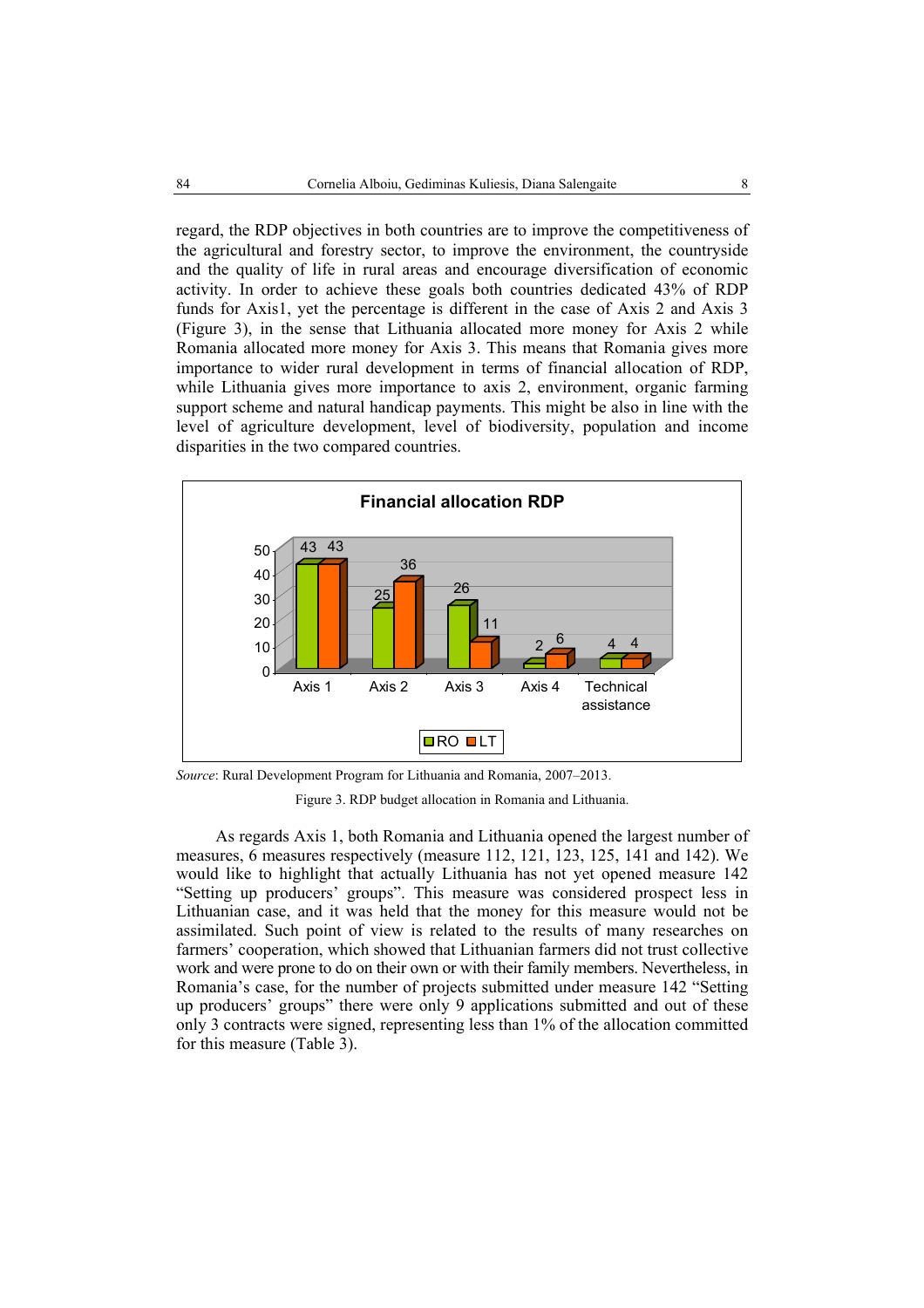It seems that association is still a very difficult issue among Romanian farmers related to past experience. The total allocation for Axis 1 represents 4.024 mil. euro for Romania and 973.3 mil euro for Lithuania. Lithuania records an excellent absorption of funds for setting up young farmers, *i.e.* 82%. On the contrary, Romania absorbed only 11% of the financial allocation for this measure.

|                 | No. of appli-<br>cation gathe-<br>red 2007-<br>2013 LT | No. of appli-<br>cations<br>submitted<br>and selected) 2007-2010<br><b>RO</b> | No of<br>contract<br>signed<br>LT | No of<br>contract<br>signed<br>$2007 -$<br><b>2010 RO</b> | The amount<br>of allocation<br>paid 2007–<br>2010 LT | The amount<br>of allocation<br>paid 2007–<br>2010 RO | % of money<br>paid from<br>allocation<br>committed<br>for $2007 -$<br>2013 LT | % of money<br>paid from<br>allocation<br>committed<br>for $2007-$<br>2013 RO |
|-----------------|--------------------------------------------------------|-------------------------------------------------------------------------------|-----------------------------------|-----------------------------------------------------------|------------------------------------------------------|------------------------------------------------------|-------------------------------------------------------------------------------|------------------------------------------------------------------------------|
| AX <sub>1</sub> | 13543                                                  | 11446                                                                         | 49659                             | 10148                                                     | 314772983                                            | 1125251733                                           | 32%                                                                           | 28%                                                                          |
| 112             | 2357                                                   | 2809                                                                          | 1489                              | 1758                                                      | 55538100.7                                           | 37105035                                             | 82%                                                                           | 11%                                                                          |
| 121             | 5953                                                   | 1591                                                                          | 7204                              | 1524                                                      | 175943644                                            | 528301601                                            | 42%                                                                           | 52%                                                                          |
| 123             | 102                                                    | 784                                                                           | 62                                | 717                                                       | 22443684.5                                           | 513658386                                            | 14%                                                                           | 47%                                                                          |
| 125             | 148                                                    |                                                                               | 129                               |                                                           | 10419422.8                                           |                                                      | 18%                                                                           | $0\%$                                                                        |
| 141             | 975                                                    | 6262                                                                          | 5320                              | 6146                                                      | 6391786.96                                           | 46095000                                             | 21%                                                                           | 10%                                                                          |
| 142             | 9                                                      |                                                                               |                                   | 3                                                         |                                                      | 91711                                                |                                                                               | 0.07%                                                                        |

*Table 3*  Applications submitted, contracts signed and % of financial absorption by measures, Axis 1

*Source*: Calculations based on data from the Paying Agency in Romania and Lithuania.

Table 3 also reveals that until July 2010, in Romania there were no projects submitted under measure 125 "Improving and developing infrastructure related to the development and adaptation of agriculture and forestry" although the Water Users' Association should have used this opportunity and apply for improving the irrigation system, while in Lithuania there were 129 contracts signed and 18% of money absorbed for this measure. As regards measure 141 "semi-subsistence farms" we can notice that semi-subsistence farms in Lithuania are more active in comparison with the Romanian ones in terms of financial uptake. Measures 121 and 123 were very successful in Romania in terms of financial uptake, with 52% and 47% respectively of money absorbed. However, one can notice that only 1524 of contracts were signed under measure 121 while in Lithuania there were 7204 contracts.

That means that only a smaller number of farmers in Romania were modernizing their agricultural households but they were using a larger percentage of money (either by buying expensive technology or by making very large investments), which leads to the conclusion that this situation is quite disproportionate because it does not reach the mass of farms. Contrary to this situation, we may say that in Lithuania the allocation of money for measure 121 is better balanced among a larger number of farms. For measure 123" Adding value to agricultural and forestry products" the financial uptake looks higher in Romania's case and also the number of contracts signed is higher. This measure could contribute to increasing the value added of agricultural produce.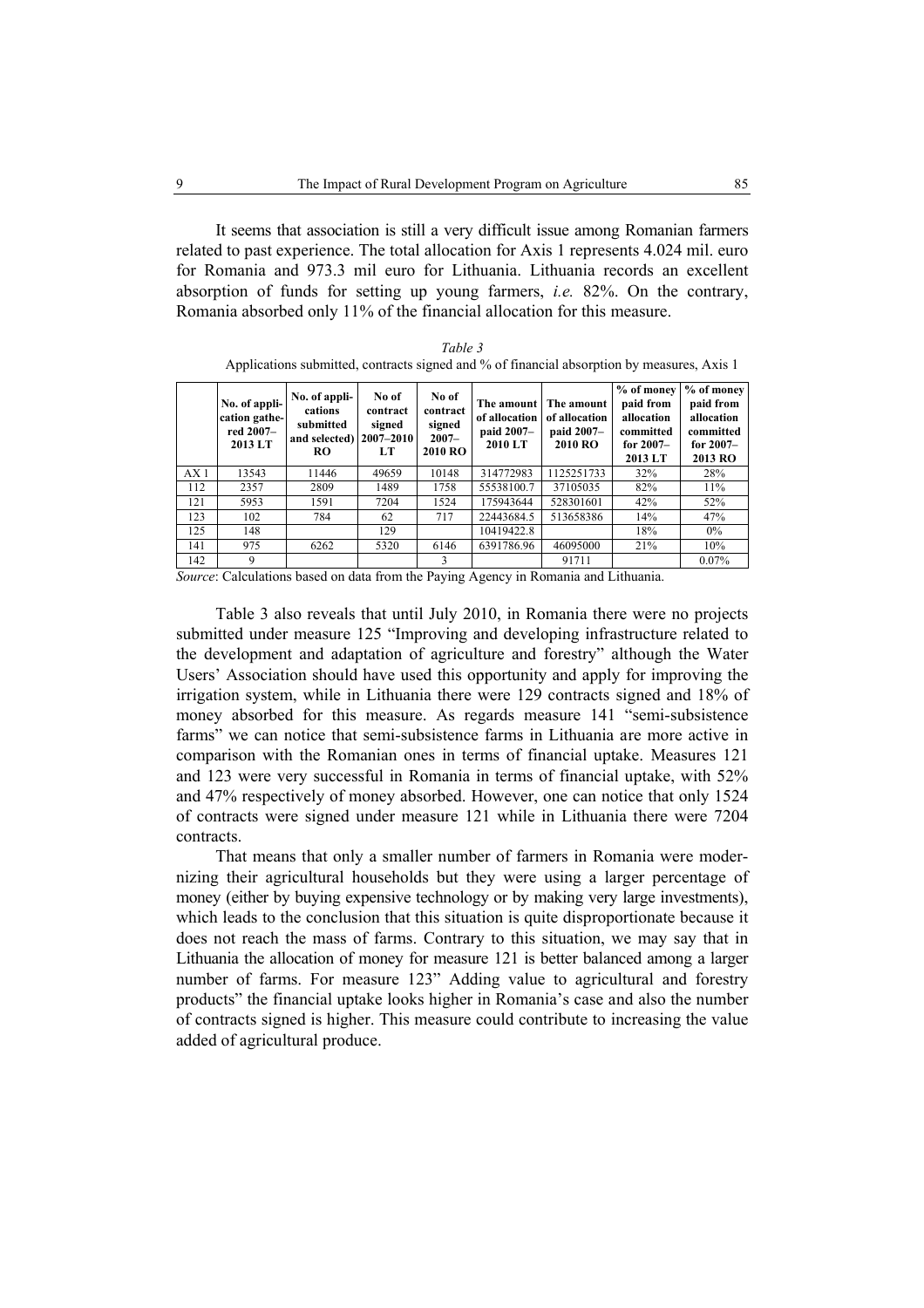Table 4 presents the number of applications and the contracts signed including the percentage of financial absorption until July 2010 under Axis 3, in both countries. The total allocation for Axis 3 represents 2.473 mil euro for Romania and 257.3 mil euro for Lithuania. Table 4 reveals that Romania has a much higher absorption of funds for this axis. So far, Romania absorbed 42% of funds of this axis, while Lithuania only 1%. The highest proportion of financial uptake in Romania, *i.e.* 56%, is under measure 322 "Village renewal and development, improvement of basic services for the economy and rural population, conservation and upgrading the rural heritage".

In Lithuania, although there were 357 applications submitted to the Receiving Committee under measure 322 until July 2010, no contract was signed and thus no financial uptake so far. The support for the creation and development of microenterprises under measure 312 is also quite high in Romania, respectively 19% and only 1% in Lithuania. This might be a little bit contrary to the results found in the Lithuanian farm structure survey where the Lithuanian entrepreneurial spirit appeared quite diversified towards tourism, handicraft, and wood processing and so on.

| Table 4                                                                                    |
|--------------------------------------------------------------------------------------------|
| Applications submitted, contracts signed and % of financial absorption by measures, Axis 3 |

|                 | Nr of<br>appli-<br>cation<br>gathered<br>$2007 -$<br>2013 LT | No of appli-<br>cations<br>submitted<br>2010<br>(received<br>and selected)<br><b>RO</b> | Number<br>оf<br>contracts<br>signed<br>$2007 -$<br>2010 LT | Number of<br>contracts<br>signed $2007-$<br>2010 RO | The amount<br>of allocation<br>paid 2007–<br>2010 LT | The amount<br>of allocation<br>paid 2007–<br>2010 RO | $%$ of<br>already paid<br>money from<br>allocation<br>committed<br>for $2007-$<br>2013 LT | $%$ of<br>already<br>paid money<br>from<br>allocation<br>committed<br>for $2007-$<br>2013 RO |
|-----------------|--------------------------------------------------------------|-----------------------------------------------------------------------------------------|------------------------------------------------------------|-----------------------------------------------------|------------------------------------------------------|------------------------------------------------------|-------------------------------------------------------------------------------------------|----------------------------------------------------------------------------------------------|
| AX <sub>3</sub> | 1016                                                         | 2124                                                                                    | 173                                                        | 1310                                                | 2889606.41                                           | 1036862517                                           | $1\%$                                                                                     | 42%                                                                                          |
| 312             | 360                                                          | 904                                                                                     | 64                                                         | 529                                                 | 911233.781                                           | 73690791                                             | $1\%$                                                                                     | 19%                                                                                          |
| 313             | 250                                                          | 634                                                                                     | 105                                                        | 454                                                 | 1850082.83                                           | 80379883                                             | 3%                                                                                        | 15%                                                                                          |
| 322             | 357                                                          | 586                                                                                     | 0                                                          | 327                                                 |                                                      | 882791843                                            | $0\%$                                                                                     | 56%                                                                                          |

*Source*: Calculations based on data from the Paying Agency in Romania and Lithuania.

Table 5 presents a comparison between the total public expenditure per axis in Romania and Lithuania. The indicators show similar amounts for Axis1, Axis 2 and Axis 3 but a little bit more favorable for Lithuania. In addition, for Axis 4, the total public expenditures in Lithuania are 5.16 higher. It must be also specified that in Romania there are 3.8 mil individual households which are not eligible for subsidies, which otherwise will significantly diminish this indicator.

*Table 5*  RDP 2007–2013 total public expenditure per unit in Lithuania and Romania

|          | Indicator                                          | RO   | LT   |
|----------|----------------------------------------------------|------|------|
| Axis 1   | Total public expenditure, EUR per eligible farm    | 3610 | 3848 |
| Axis 2   | Total public expenditure, EUR per UAA hectare      | 247  | 326  |
| Axis $3$ | Total public expenditure, EUR per rural inhabitant | 256  | 233  |
| Axis 4   | Total public expenditure, EUR per rural inhabitant | 24   | 124  |

*Source*: Based on RDP in Lithuania and Romania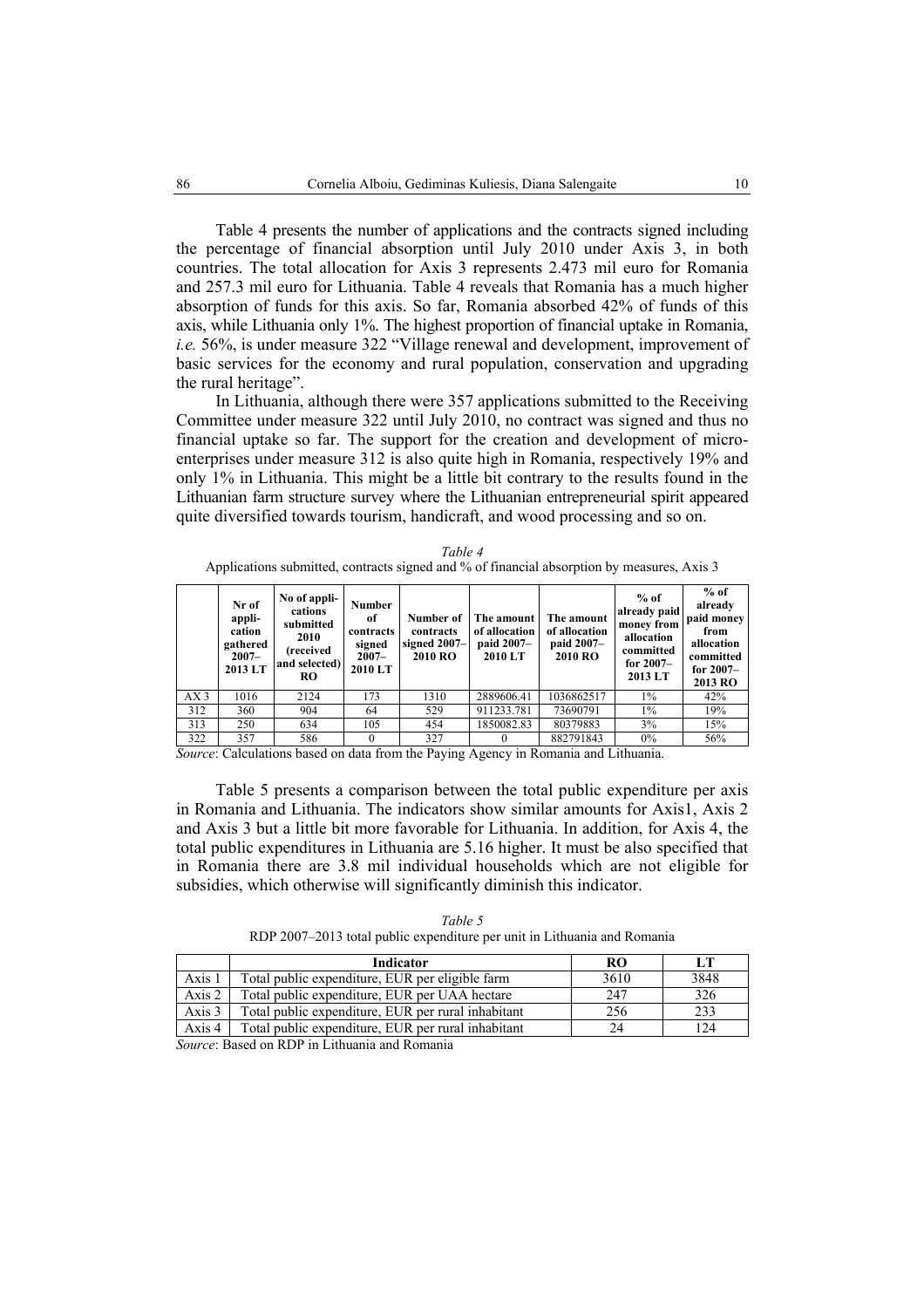In total public expenditure, the funding per rural inhabitant is much higher in Lithuania, about two times higher. This might be explained by the fact that in Romania the rural population represents 45% of the population, *i.e.* about 9.4 mil inhabitants, compared to 1.1 mil inhabitants in Lithuania. At the same time the financial allocation for Axis 3 in Romania balances the amount for this indicator.

The total public expenditure per UAA hectare is a little bit higher in Romania, *i.e.* by 22% higher, but when looking at rural population the indicator is higher in the case of Lithuania (Figure 4). As regards the diversification level and the number of new jobs created in Romania, it is expected that about 175 000 new jobs will be created mainly in the processing sector and the creation of new micro-enterprises, which can lead to an improvement of income diversification and business development by carrying out non-agricultural activities.



*Source*: Based on RDP in Lithuania and Romania.

Figure 4. Total public expenditure of RDP in Romania and Lithuania.

Overall, the job creation expectations are quite low compared to the need of jobs. The creation or maintenance of about 170000 jobs is not a large number compared to the expected loss of jobs from 2.6 million in 2004 to 1.5 million in 2013.

In Lithuania, it is also expected that the investments will contribute to safeguard the existing jobs and to create new jobs, but based on the experiences from the past and present programs, one cannot expect high numbers of jobs from this side.

The indicators reveal the tendencies in Lithuania, based on the experience of other New Member States, and similar to what the Old Member States have experienced over the last 50 years: a continuous process of employment diminution in the primary sector and a parallel need to establish new job possibilities in other sectors, also in rural areas. In total, about 13 000 jobs are expected to be created in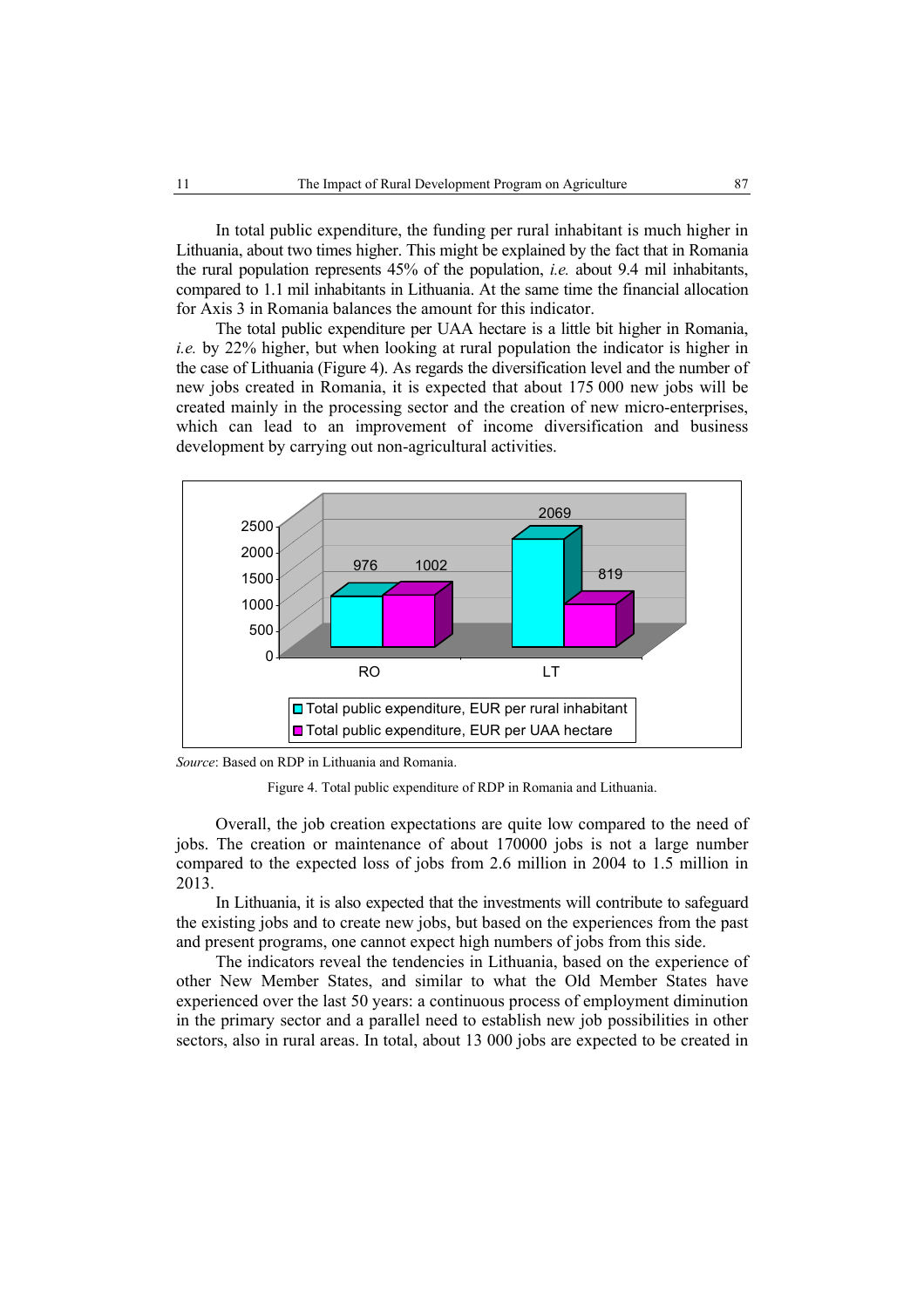Lithuania due to investments under Axis 3, in enterprises in particular (7 200 jobs), village renewal and development (1 600 jobs), rural tourism (1 300 jobs) and LEADER (2.400 jobs). Enhancing self-organization of individuals who seek to improve their living conditions is another expected social and economic impact of RDP. This can be illustrated by the fact that 13,000 jobs are expected to be created under RDP by the year 2013 under Axis 3, while people employed in non-agricultural jobs are estimated to increase from 54% in 2005 to 72% in 2013. This will have positive economic effects in rural Lithuanian generating a growth in the activity level among the rural population to some degree, compensating for the loss of jobs in the primary production (Lithuanian Rural Development Program, consolidated version 2010).

| <b>Measure</b> | Investments in<br><b>Ro Mil Euro</b> | <b>SAPARD</b> experience in RO<br>regarding the creation of<br>new jobs per 1 mil Euro<br>invested | <b>Expected new jobs</b><br><b>RO</b> | <b>Expected new</b><br>jobs LT |
|----------------|--------------------------------------|----------------------------------------------------------------------------------------------------|---------------------------------------|--------------------------------|
| 121            | 1.349                                | 25                                                                                                 | 33725                                 | 50                             |
| 123            | 2142                                 | 50                                                                                                 | 107100                                | 50                             |
| 312            | 1060                                 | 20                                                                                                 | 21200                                 | 7200                           |
| 313            | 76                                   | 20                                                                                                 | 3520                                  | 1300                           |
| 322            | 1566                                 |                                                                                                    | 7830                                  | 1600                           |
| Total          | 6293                                 | Na                                                                                                 | 173375                                | 13000 including<br>Leader      |

*Table 6*  The level of investments and the number of expected jobs created in Romania and Lithuania

*Source*: Based on RDP in Lithuania and Romania.

### **5. CONCLUSION**

The comparison of the agricultural sector indicators and of the rural development program in Lithuania and Romania mainly focused on Axis 1 and Axis 3 reveals that there are similar aspects in terms of the relative small size of farms and high agricultural employment percentage in both countries. Nevertheless, Romania records the worst level of these indicators. There is a certain degree of development of entrepreneurial activities on agricultural households in Romania, but the entrepreneurial spirit is still low. The level of entrepreneurial spirit is also low in Lithuania, but while in Romania it is mainly focused on processing of agricultural products in Lithuania is it more diversified, with tourism, handicraft and wood processing gaining more importance. In this context, it might be noticed that the financial allocation of the rural development program is quite different between the two countries, with Romania giving more importance to Axis 3, respectively to wider rural development aspects and Lithuania to axis 2, more oriented towards environmental aspects (LFA, Natura 2000, organic farming, biodiversity-protected forests).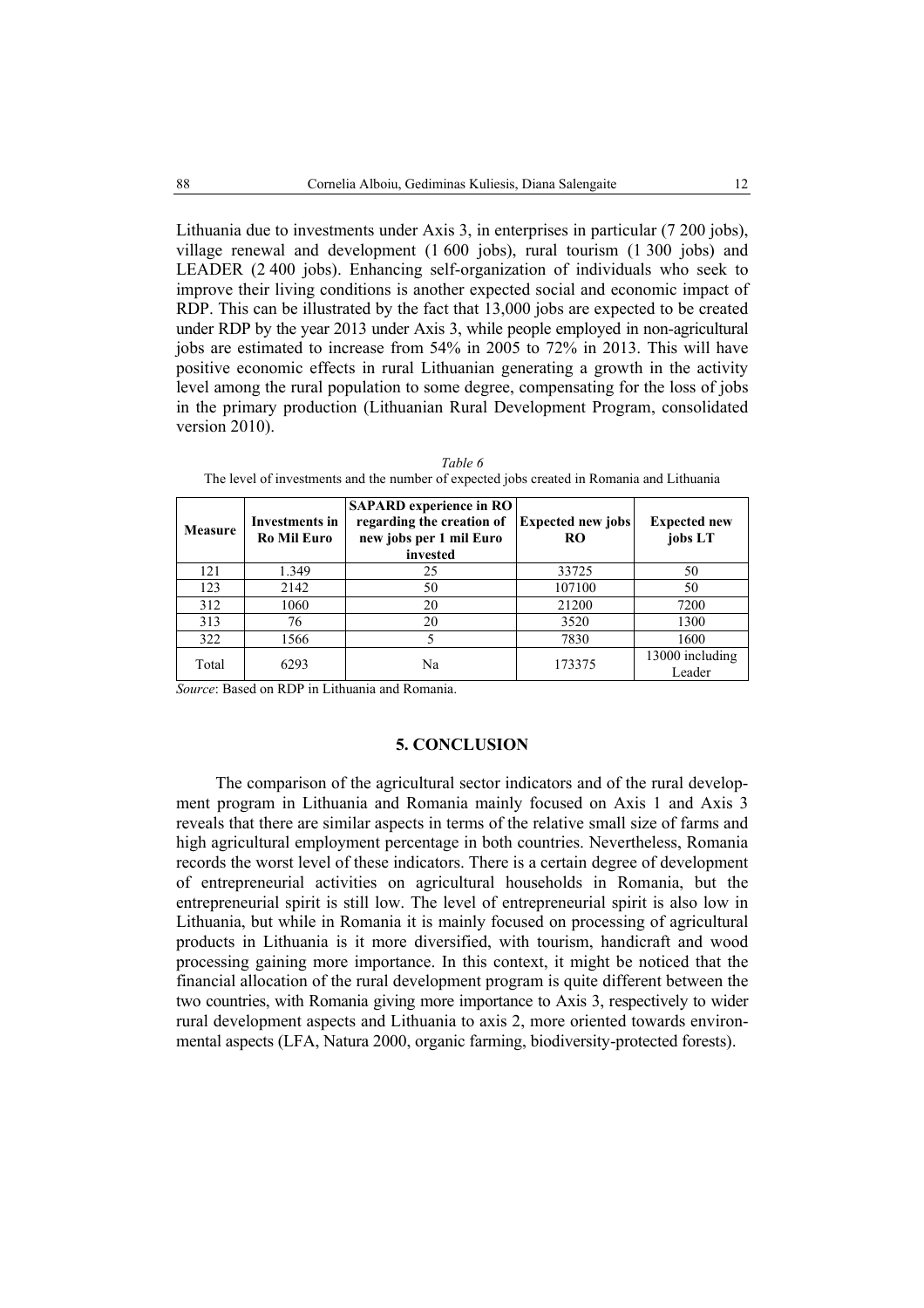Concerning Axis 1, it seems that there is an unbalanced situation among the relative small number of farms who made extremely large investments in Romania. A better balance also seems necessary between the financial absorption for investments on agricultural households (Measure 121) and the financial investments in processing (Measure 123). The situation looks more balanced in Lithuania for these two measures. The financial absorption for setting up young farmers is also much higher in Lithuania, which opens up a better perspective for this country in terms of the long run development of the sector. It should be mentioned that Lithuania has not opened the measure on producers' groups yet, while in Romania it has been almost unsuccessful so far, because only three contracts were signed with a financial absorption of less than 1%. Research studies carried out in Lithuania showed that there is a lack of willingness to cooperate among Lithuanian farmers and this is why the measure has not been considered. At the same time, the lack of success of measure 142 with the Romanian farmers can be also explained by the farmers' reluctance to cooperate. As regards Axis 3, Romania has a much higher rate of funds absorption, *i.e*. 42% compared to 1% in Lithuania. This represents quite a satisfactory absorption rate in Romania, but for Lithuania there is room for a better absorption of the funds under this axis, mainly because it is expected that most of the new jobs will be created following the implementation of the measures under Axis 3.

As one could see, at the mid-term implementation of the two programs, there are several challenges and priorities for each country. To further support structural change and rural diversification, the key aspects for support are a better balance between different measures within the axis when projects are submitted and contracted, more facilities in terms of eligibility criteria and more information and awareness among farmers and local administration, improved access to credit. In terms of new business creation, the expected results are quite important, mainly in Romania, which is confronted with a large number of rural populations. In Lithuania, the data from the Farm Accountancy Data Network (2004) also show that farms run by farmers up to 40 years generated an income by 14% higher per 1 ha than the farms run by farmers aged 55 years or older. However, older farmers are unwilling to withdraw from agriculture, as this activity is the main income source for them.

#### **REFERENCES**

- 1. Ausrine Armaitiene, Ramunas Povilanskas, Elery Jones (2006), *Lithuania: sustainable rural tourism development in the Baltic Coastal Region* in Tourism in the new Europe: the challenges and opportunities of EU enlargement, CAB International.
- 2. Bleahu A., Janowski M. (2002), Rural Non-Farm Livelihood Activities in Romania: A Report on Qualitative Fieldwork in two Communities.
- 3. Borlovan I., Sambotin L., Coroian L. (2010), *Role of public administration in rural development through the European funds* in Management of durable rural development", Agroprint Publishing House, Timişoara.